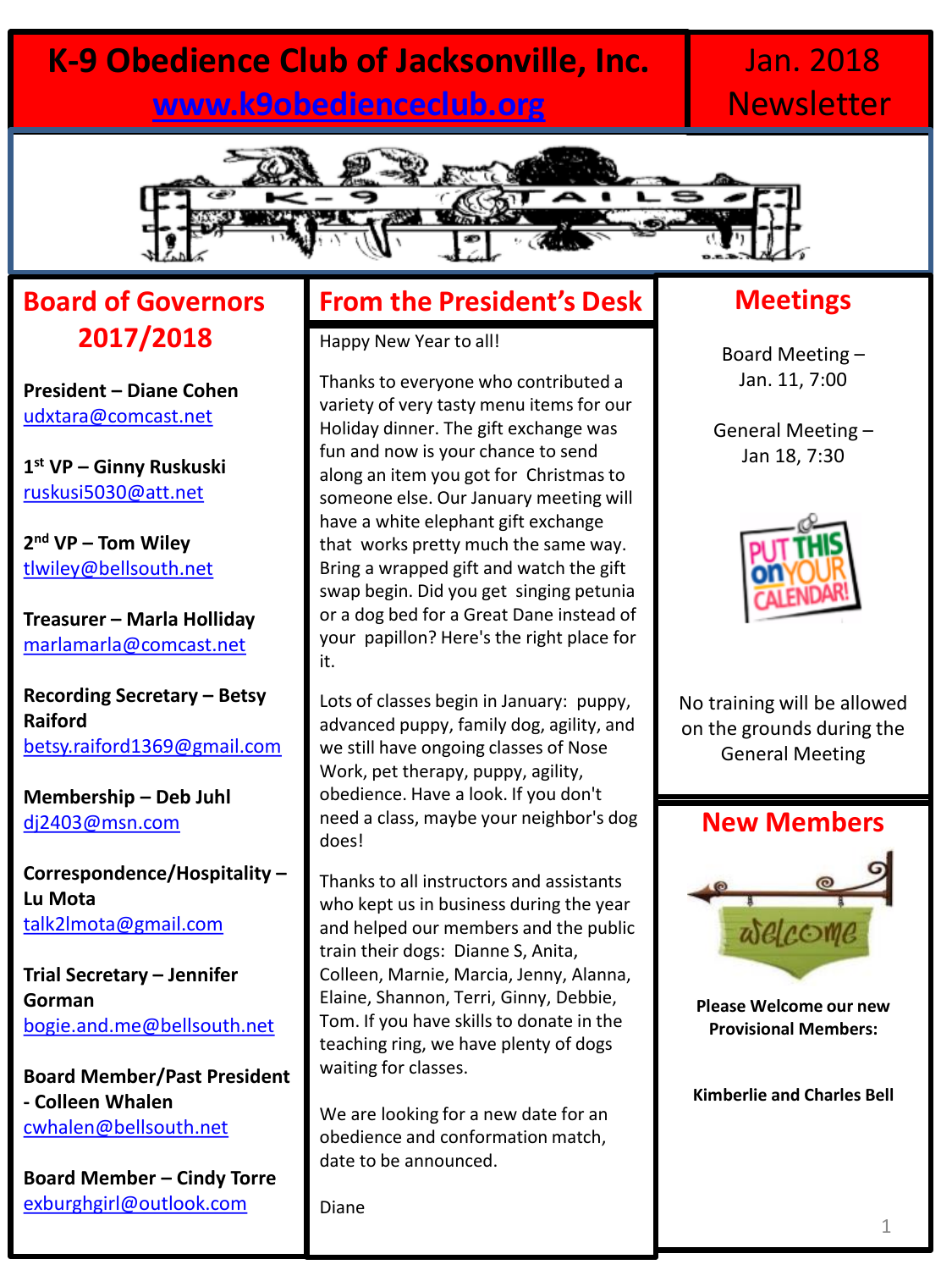# **New Classes**

**Advanced Puppy** – 1/6 - Diane Cohen [udxtara@comcast.net](mailto:udxtara@comcast.net)

**Family Dog**  $-1/8$ ;  $1/9$  FULL  $-$  Anita Gard  $$ [krisova@comcast.net](mailto:krisova@comcast.net)

**STAR Puppy -** 1/27 - FULL- Marnie White [marniej@comcast.net](mailto:marniej@comcast.net)

**Rally Advanced** - 1/10 – Tom Wiley [tlwiley@bellsouth.net](mailto:-tlwiley@bellsouth.net)

**Rally Novice** – 1/10 [–](mailto:tlwiley@bellsouth.net) Tom Wiley [tlwiley@bellsouth.net](mailto:-tlwiley@bellsouth.net)

**Performance Foundations** - 2/4 - Elaine Nabors - [itchingtoogo@icloud.com.](mailto:itchingtoogo@icloud.com)

# **Continuing Classes**

**Nose Work** - Marnie White, Marcia Ladendorff, Anita Gard

**STAR Puppy** – Colleen Whalen

**Pet Therapy** – Colleen Whalen

**Agility** - Jenny Fingland

**Novice Competition - Alanna Lowry** 

*.* 

# **Building and Grounds**

We are looking for a new Building and Grounds Chairperson. Please let Diane know if you are interested. You will not have to attend board meetings and can keep us posted by email.

# **Upcoming Events**

# **January**

 $01/07 - CCl - 3:00$  pm 01/11– Board Meeting – 7:00 pm 01/18 – General Meeting – 7:30 pm  $01/21 - CCl - 3:00$  pm

# **February**

 $02/04 - CCl - 3:00$  pm 02/08– Board Meeting – 7:00 pm 02/15 – General Meeting – 7:30 pm  $02/18 - CCl - 3:00$  pm

# **March**

03/04 – CCI - 3:00 pm 03/08– Board Meeting – 7:00 pm 03/15 – General Meeting – 7:30 pm  $03/18 - CCl - 3:00$  pm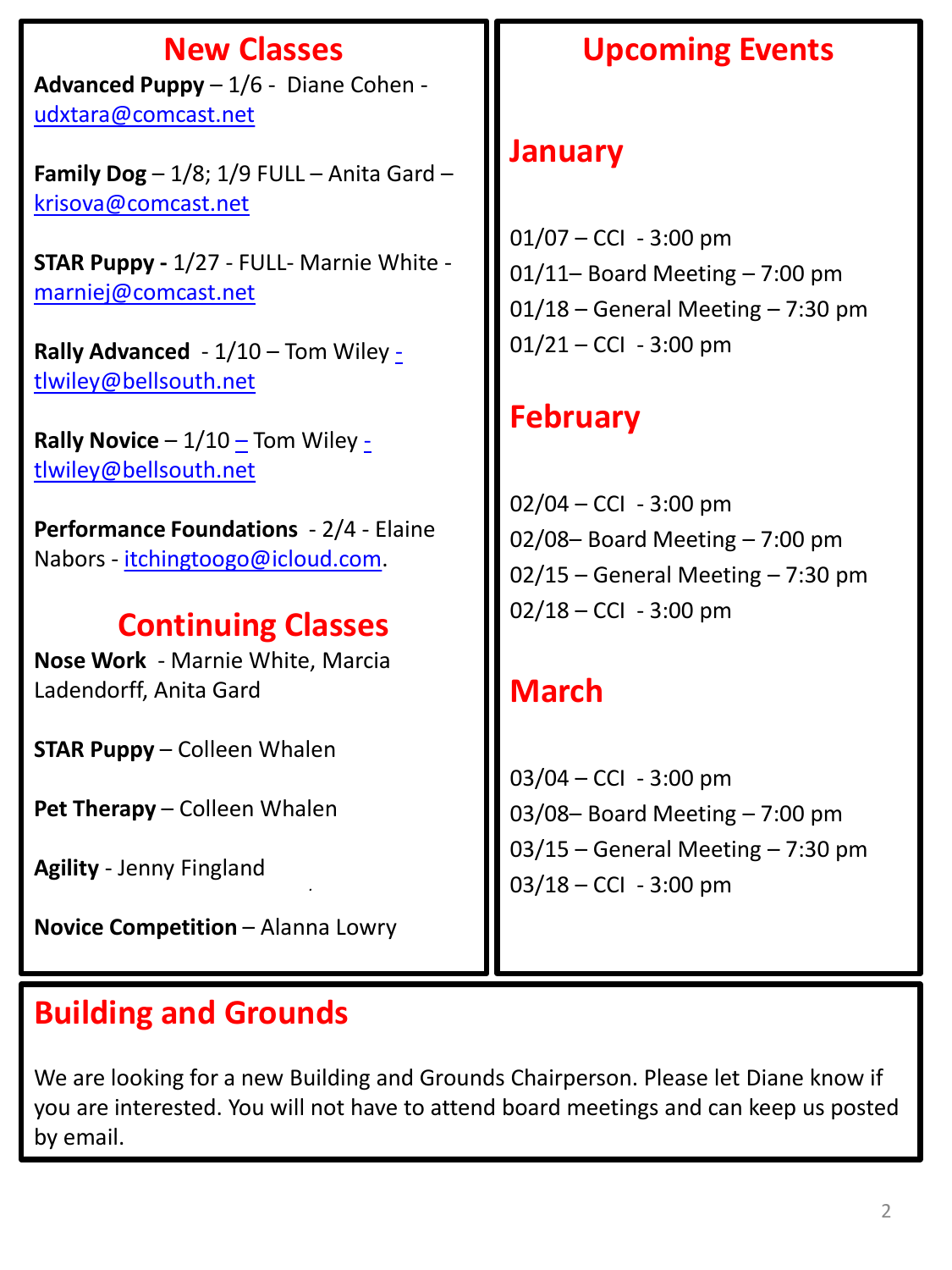# **Support Your Club**

K-9 Obedience is completely dependent on its members for its continued success. For a minimal annual membership fee of \$35 for individual or \$45 for a family, you get a 40% discount on classes and full members have the ability to obtain a key to the grounds for \$50 per year.

Beginning in 2018, we are asking member to contribute at least 8 hours of time per year to the activities that keep K-9 going – for example - acting as a board member or committee chairperson; instructing, co-instructing or assisting with a class; helping with Show & Gos and Trials; representing K-9 at offsite events; participating in clean up days and other onsite events; leading, hosting or assisting with seminars/ workshops; etc.

We will have sign in sheets for the volunteer activities so that you can record your time. Completing at least 8 hours of volunteer activities for K-9 each year will entitle you to retain the benefit of the class discount and ability to obtain a key to the grounds for the next year. For 2018, current discounts and the key policy remain unchanged. Volunteer hours completed in 2018 will enable you to keep those membership benefits in 2019.

We understand that there are members who may be unable to volunteer due to their personal circumstances, and the board will consider these on a case by case basis.

We look forward to your continued participation and support in the coming year.

## **Thanks!**

*.* 

To those who braved a cold day on Jan 30th to clean up our collection of leaves: Robin, Ron, Ginny & Betsy.

Special thanks to our board members who direct K-9's business during the year when all those small & big decisions need to be addressed: Diane Cohen, Lu Mota, Colleen Whalen, Ginny Ruskuski, Jennifer Gorman, Betsy Raiford, Marla Holliday, Tom Wiley, Cindy Torre and Deb Juhl.

# **Membership Renewals**

Membership renewals have been sent out.

Please update your information and send your form and dues and any optional donations to:

Deb Juhl 12365 Apple Leaf Drive Jacksonville, FL 32224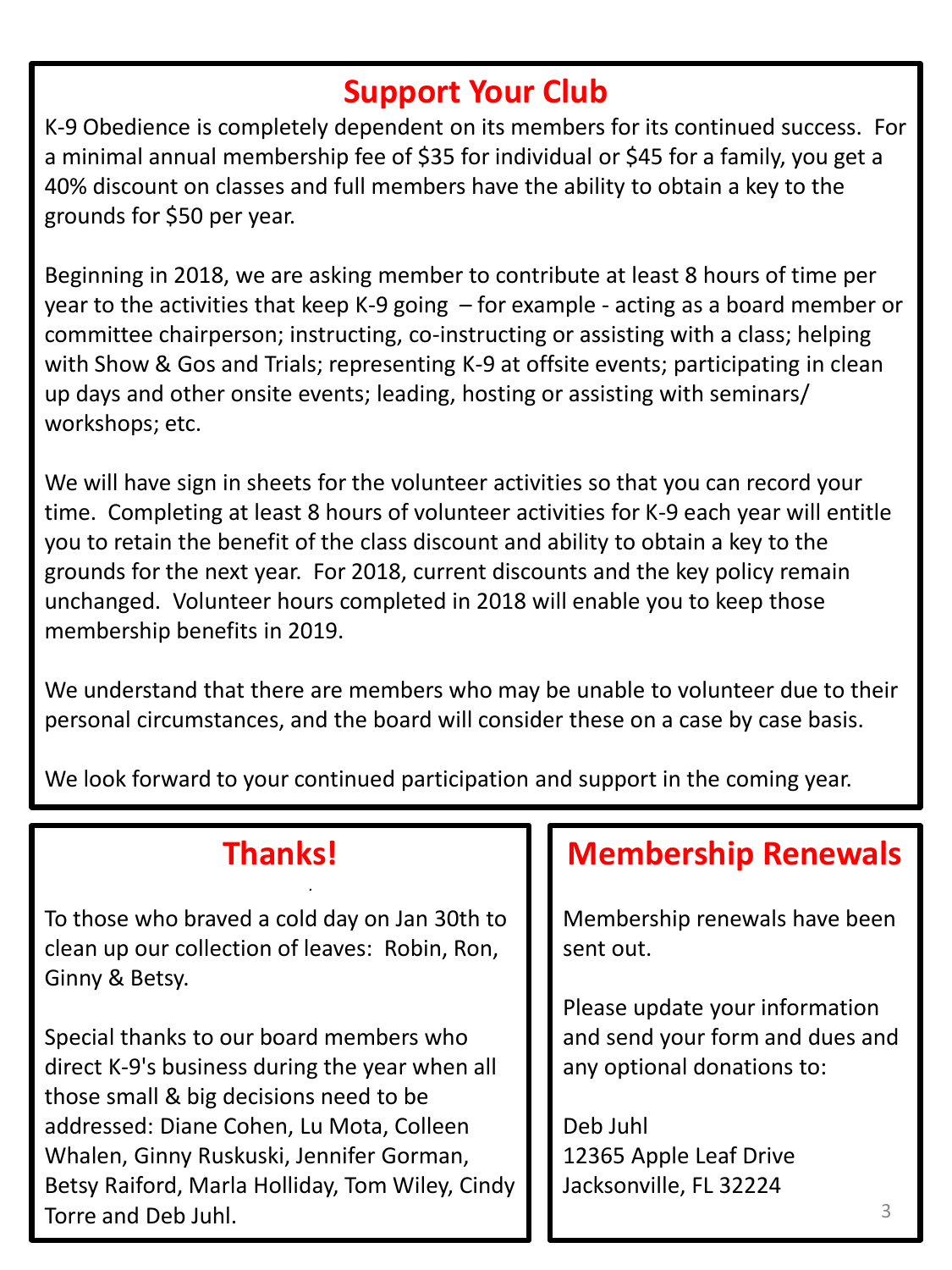# *Congratulations!*

**Anita Gard & Parek (GSD):** Loranger, LA K-9 Nose Work Trial (NW3): 1st Place Container Search, 1<sup>st</sup> Place overall.



**Melissa Hess and Adam** Utility Dog Title, Daytona



**Colleen Whalen & Kate** Stokesdale, NC NW3 – Vehicles, New Title 1st Place Interior Searches

**Francine Gorman and Rudder** Earned AKC Achiever Dog

**Ginny Ruskuski and Jack** Barnhunt, Morrison 1st leg Senior, 1st place, High in Class

## **Other Volunteerism**



**Colleen Whalen, Marla Holliday and Marnie White** spoke about responsible pet ownership to the Paws for a Cause Club at Christ's Church Academy. Kate and Cooper were a huge hit!